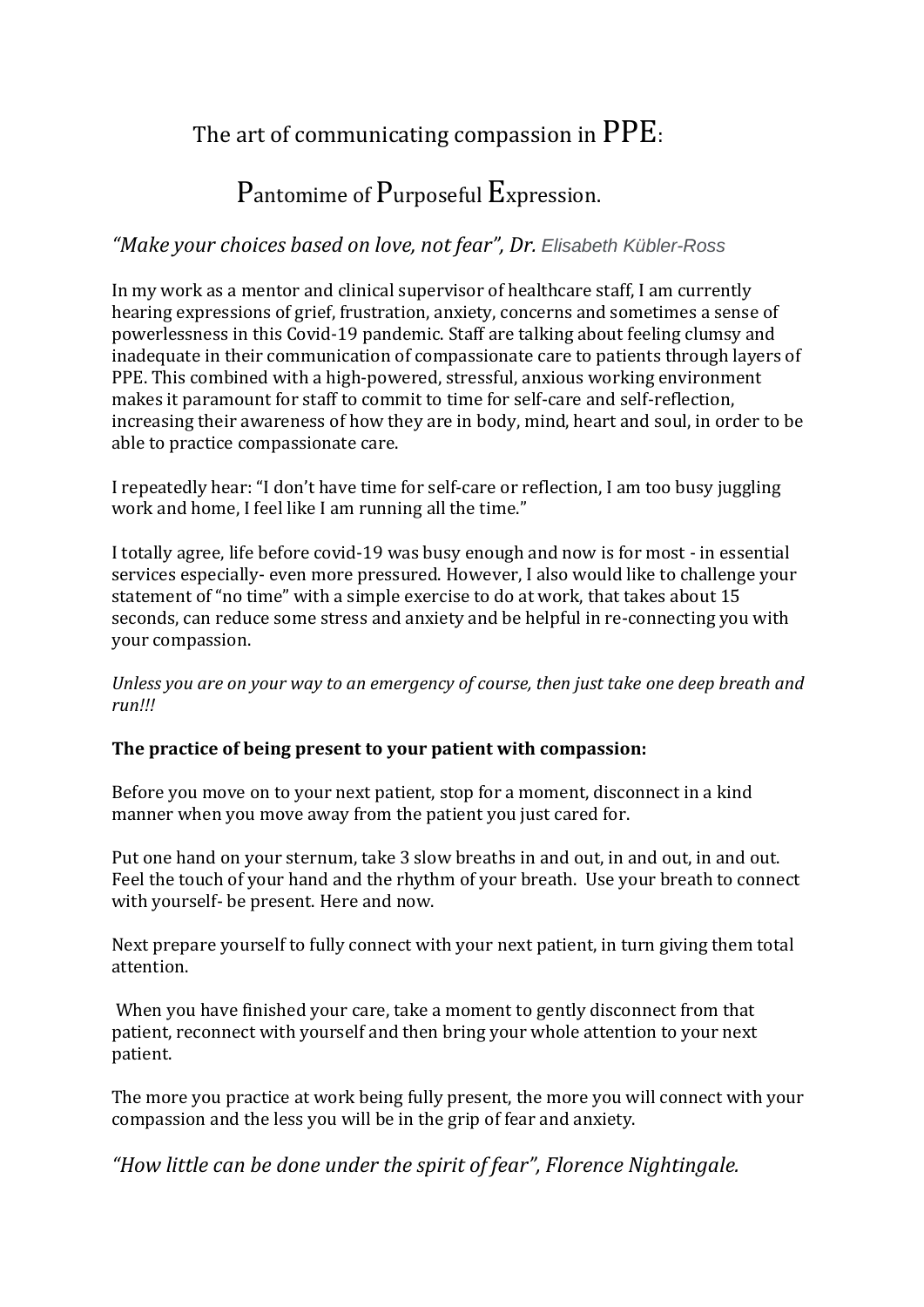#### **Communication in full PPE:**

Here are some simple suggestions to enhance communication through voice, eyes and body language. Pick and choose, because not all of these will appeal to everyone.

#### **The pantomime of non-verbal communication in PPE:**

Your body is a wonderful tool of meaningful non-verbal communication.

Practice using your body language at home in front of a mirror, you can then put those expressions in your toolkit of compassionate care at work!

The first step is to focus consciously on your body posture and movement.

Ask yourself:

How abrupt or gently am I moving towards my patient?

How is my posture when I speak to them? How am I holding my head? My hands?

Am I leaning in to the patient quickly or can I do that slower to give them time to "see me coming"?

At what pace am I withdrawing from the patient? Abrupt or gently?

Am I giving them time to realise I am moving away?

#### **To bring comfort:**

Connect with your eyes, embrace/hug yourself loosely, then stretch out your arms with open hands as if carrying a gift and pass that gift to the patient.

When you sense there is sadness, simply look at them with kindness and gently touch your heart with one hand. Be present. Don't interrupt. Be witness to the sadness. Healing comes when people feel seen and heard.

Connect with your eyes, fold your arms loosely around your body and with one hand stroke your own arm gently, a rhythm of around 60 movements per minute (a calm heart rate). A soothing movement for the patient as well as calming yourself.

Hug yourself loosely and while you do that gently rock a tiny bit from side to side.

Use the signals that in nowadays are so commonly expressed in hand-emojis. Examples: the ok sign, two hands applauding, thumbs up, a gentle wave, fingers crossed, palms together in prayer sign, two arms raised in a hurray gesture. Be creative, find your own sign language.

Consciously breathe at a slower pace, it calms you and the patient both. And above all, be fully present when you are with them, whether that is for hours or just 30 seconds.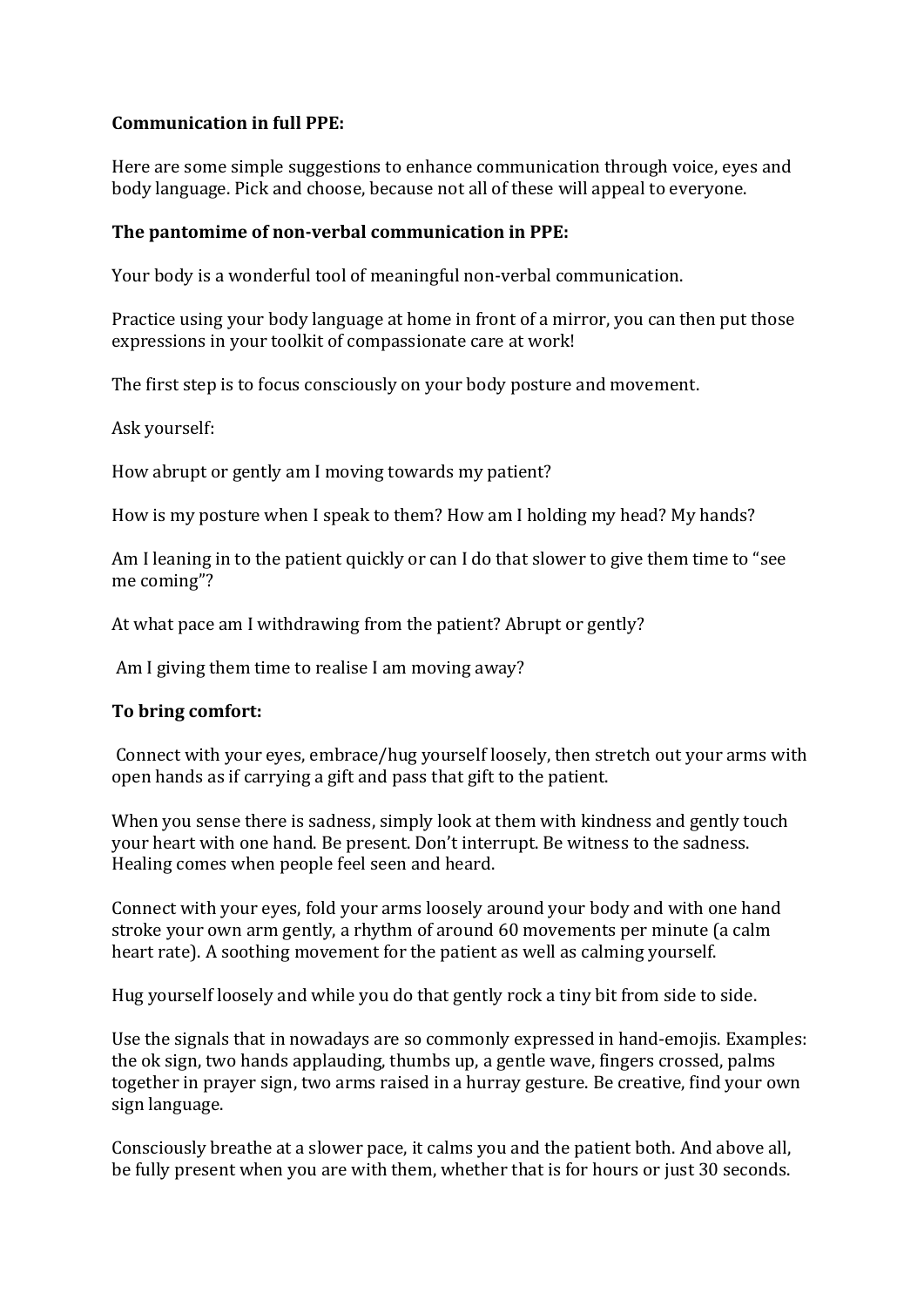#### **Using your voice:**

When your patient is fearful and anxious, use the tone of your voice as you would when you are soothing a small frightened child.

*That does not mean you need to coocoo to them :)*

Attune to the mood of the patient. Be careful with your use of humour, don't try to "jolly" your patient out of their feelings. They are in charge of when they are ready to "come up for air".

#### **Singing:**

We soothe children by singing lullabies. It works with adults too. Consider gently singing while you are performing your interventions or care.

Create a repertoire. Find some gentle songs that you can sing quietly to them.

If you have small children at home, check what songs calm them down and bring a sense of peace and quiet.

Practice your songs on your way to work or on the way home. Why? Because we know that singing brings out the endorphins, dopamine etc very quickly and singing soothes the arousal response of fear, it lowers cortisol and adrenaline. Therefore: while practicing the songs you would like to sing to your patients, you are singing to yourself, soothing yourself.

And if you have decided that you can't sing, gently hum.

#### **Other communication:**

In some departments there might be time restrictions around length of contact. Communicate at the start the period of time that you will be with them eg 15 minutes. That gives clarity and security to the patient and lessens expectations. When you are fully present, it is not the quantity of time that will be remembered, it is the quality of time. Also feel free to state clearly to them that you would rather work without the restrictions of PPE.

In Te Reo Maori the proverb/ whakataukī is: *"he waka eke noa".*

Meaning: "a waka (canoe) we are all in together, with no exception".

We rise together, we fall together, work together, keep going together.

#### **Selfcare and self-reflection:**

Fear and anxiety block the flow of love and compassion between you and your patients.